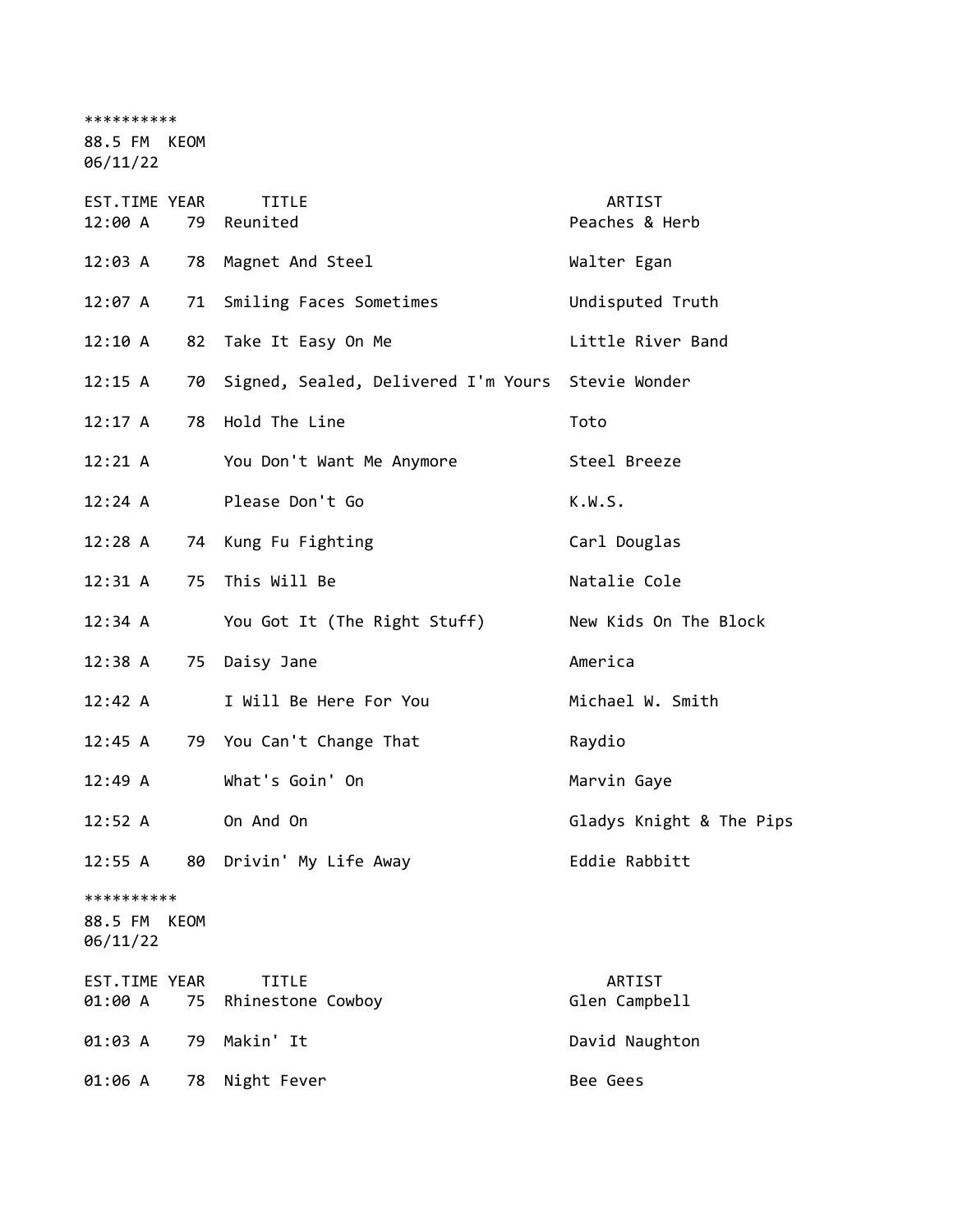| 01:09 A                                |    | All I Need Is A Miracle                                    | Mike + The Mechanics |
|----------------------------------------|----|------------------------------------------------------------|----------------------|
| 01:14 A                                |    | 74 Laughter In The Rain                                    | Neil Sedaka          |
| 01:17 A                                |    | Good Time Charlie's Got The Blues                          | Danny O'Keefe        |
| 01:20 A                                |    | Nick Of Time                                               | Bonnie Raitt         |
| 01:23 A                                |    | Cruel Summer                                               | Ace Of Base          |
| 01:27 A                                |    | 72 Use Me                                                  | Bill Withers         |
| 01:30 A                                | 71 | That's The Way I've Always Heard It Carly Simon            |                      |
| 01:35 A                                | 80 | Biggest Part Of Me                                         | Ambrosia             |
| 01:40 A                                | 79 | One Way Or Another                                         | Blondie              |
| 01:44 A                                |    | Kind & Generous                                            | Natalie Merchant     |
| 01:48 A                                | 75 | They Just Can't Stop It The (Games                         | Spinners             |
| 01:51 A                                | 72 | Hurting Each Other                                         | Carpenters           |
| 01:54 A                                |    | 73 I've Got To Use My Imagination Gladys Knight & The Pips |                      |
| 01:58 A                                |    | 84 I Want To Know What Love is                             | Foreigner            |
| **********<br>88.5 FM KEOM<br>06/11/22 |    |                                                            |                      |
| EST.TIME YEAR<br>02:03 A               | 71 | <b>TITLE</b><br>Beginnings (Short Version)                 | ARTIST<br>Chicago    |
| 02:06 A                                | 77 | Here You Come Again                                        | Dolly Parton         |
| 02:08 A                                |    | Electric Youth                                             | Debbie Gibson        |
| 02:14 A                                | 82 | Eye Of The Tiger                                           | Survivor             |
| 02:18 A                                | 98 | The Way                                                    | Fastball             |
| 02:22 A                                | 75 | I Write The Songs                                          | Barry Manilow        |
| 02:26 A                                |    | You Wear It Well                                           | Rod Stewart          |
| 02:30 A                                | 74 | Boogie Down                                                | Eddie Kendricks      |
| 02:33 A                                | 71 | Sooner Or Later                                            | Grassroots           |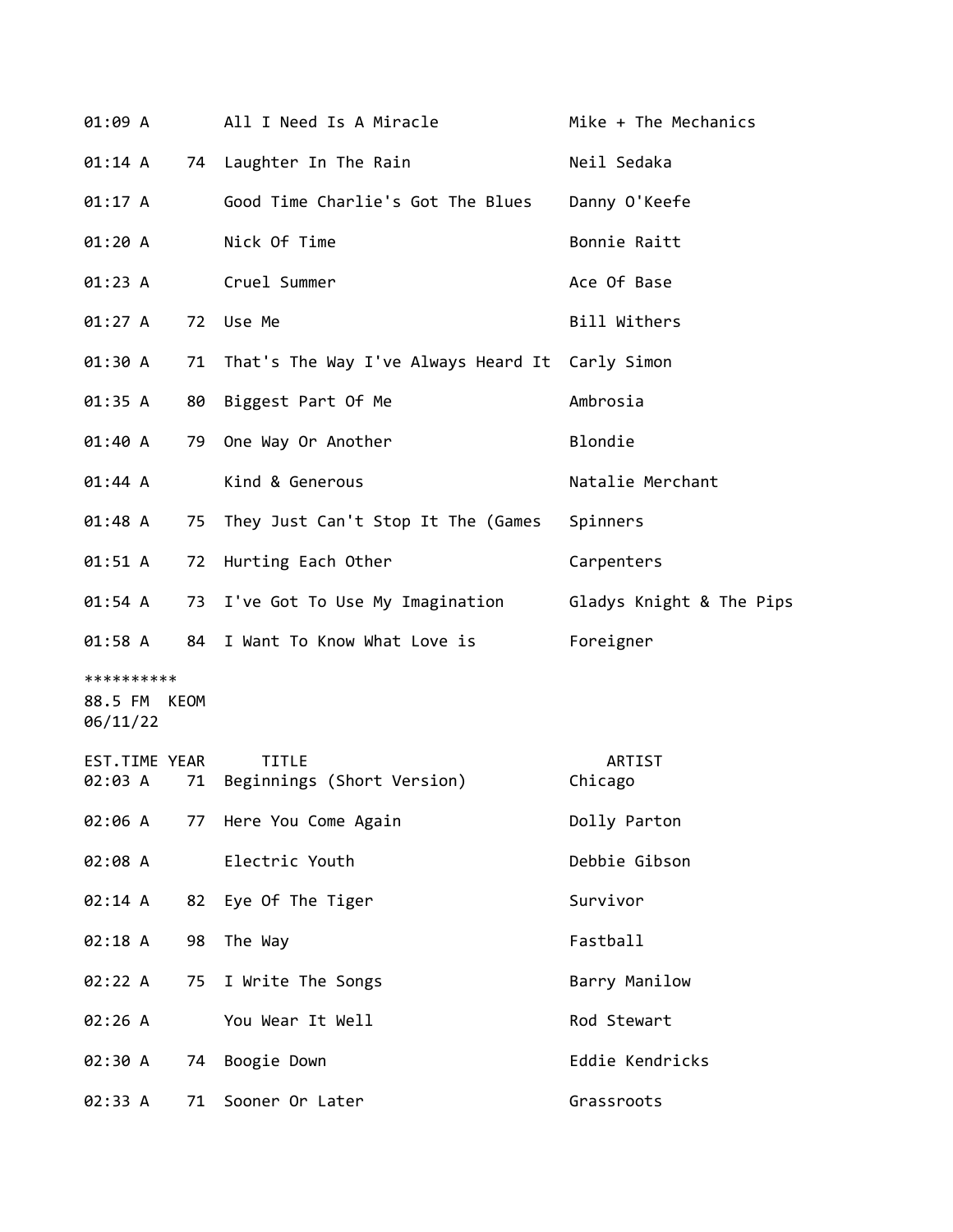|                                        |    | 02:36 A 87 Let's Wait Awhile   | Janet Jackson                |
|----------------------------------------|----|--------------------------------|------------------------------|
| 02:41 A                                |    | 83 You Are                     | Lionel Richie                |
| 02:46 A                                |    | To Be With You                 | Mr. Big                      |
| 02:49 A                                | 76 | More Than A Feeling            | Boston                       |
| 02:52 A                                | 73 | Will It Go 'Round In Circles   | Billy Preston                |
|                                        |    | 02:56 A 72 Nice To Be With You | Gallery                      |
| **********<br>88.5 FM KEOM<br>06/11/22 |    |                                |                              |
| EST.TIME YEAR<br>03:00 A               |    | <b>TITLE</b><br>74 Sundown     | ARTIST<br>Gordon Lightfoot   |
| 03:03 A                                |    | 74 Back Home Again             | John Denver                  |
| 03:08 A                                |    | 72 You Ought To Be With Me     | Al Green                     |
| 03:11 A                                |    | 80 Off The Wall                | Michael Jackson              |
| 03:16 A                                |    | Yes I'm Ready                  | Teri DeSario with K.C.       |
| 03:19 A                                |    | 79 You Decorated My Life       | Kenny Rogers                 |
| 03:22 A                                |    | I Wanna Go Back                | Eddie Money                  |
| 03:26 A                                |    | Save Tonight                   | Eagle Eye Cherry             |
| 03:30 A                                |    | 71 Brand New Key               | Melanie                      |
| 03:32 A                                | 71 | Have You Ever Seen The Rain    | Creedence Clearwater Revival |
| 03:35 A                                | 87 | Looking For A New Love         | Jody Watley                  |
| 03:39 A                                | 74 | Don't You Worry 'Bout A Thing  | Stevie Wonder                |
| 03:44 A                                | 93 | Can't Help Falling In Love     | <b>UB40</b>                  |
| 03:47 A                                | 79 | Shake Your Groove Thing        | Peaches & Herb               |
| 03:50 A                                |    | The Night Chicago Died         | Paper Lace                   |
| 03:54 A                                | 70 | Your Song                      | Elton John                   |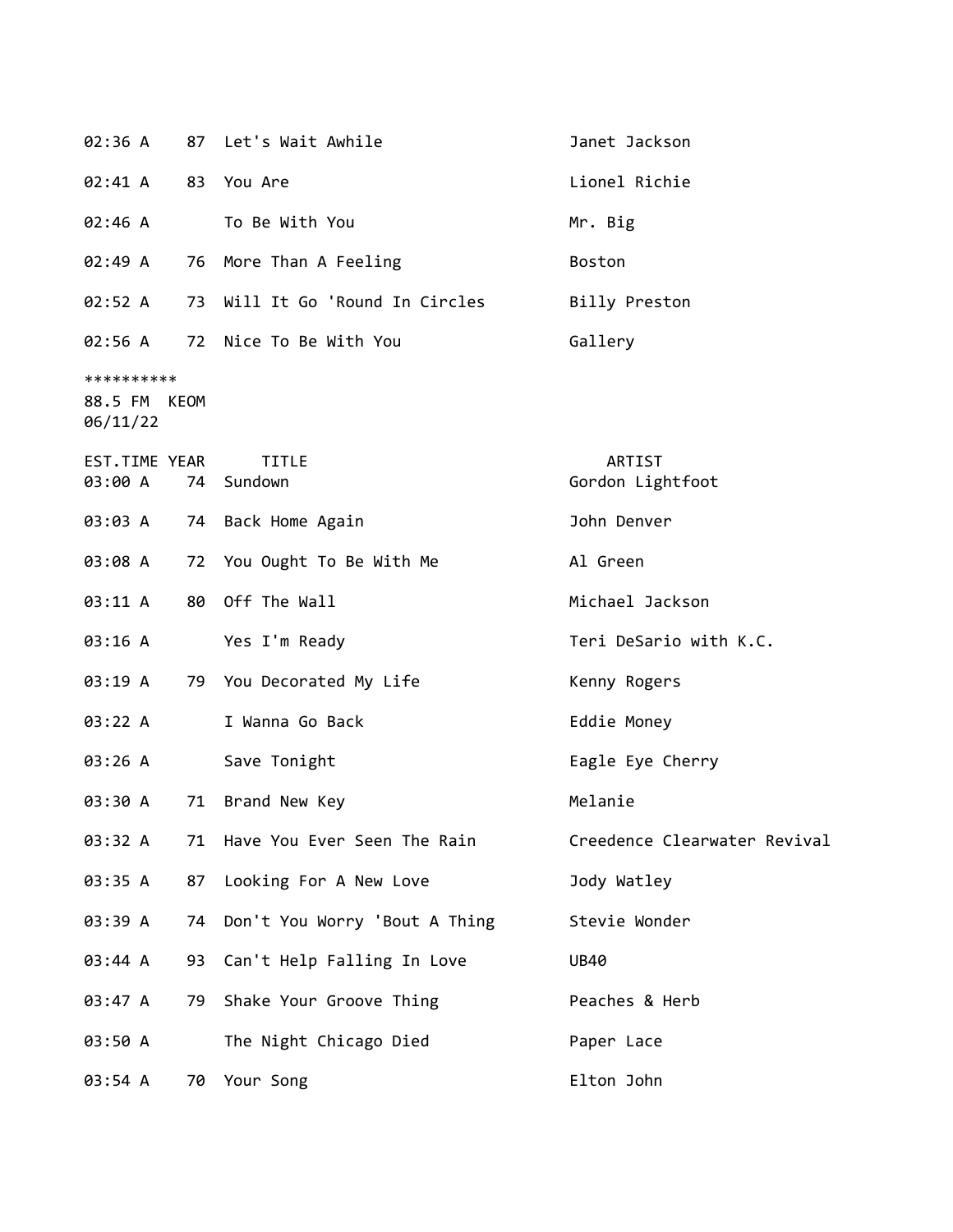| 03:59 A                                |    | 75 Love Rollercoaster                              | Ohio Players                   |
|----------------------------------------|----|----------------------------------------------------|--------------------------------|
| **********<br>88.5 FM KEOM<br>06/11/22 |    |                                                    |                                |
| EST.TIME YEAR<br>04:01 A               |    | <b>TITLE</b><br>76 Still The One                   | ARTIST<br>Orleans              |
| 04:05 A                                |    | Nightingale                                        | Carole King                    |
| 04:09 A                                |    | Tuff Enuff                                         | Fabulous Thunderbirds          |
| 04:12 A                                |    | Native New Yorker                                  | Odyssey                        |
| 04:16 A                                |    | 71 How Can You Mend A Broken Heart                 | Bee Gees                       |
| 04:20 A                                |    | 78 On Broadway                                     | George Benson                  |
| 04:25 A                                |    | The Break Up Song (They Don't Write Greg Kihn Band |                                |
| 04:28 A                                |    | 73 Last Song                                       | Edward Bear                    |
| 04:31 A                                |    | 80 The Long Run                                    | Eagles                         |
| 04:34 A                                |    | 89 If You Don't Know Me By Now                     | Simply Red                     |
| 04:38 A                                |    | 70 Cry Me A River                                  | Joe Cocker                     |
| 04:43 A                                | 99 | <b>Breathe</b>                                     | Faith Hill                     |
| 04:47 A                                | 72 | Where Is The Love                                  | Roberta Flack & Donny Hathaway |
| 04:49 A                                | 70 | Bridge Over Troubled Water                         | Simon & Garfunkel              |
| 04:54 A                                | 77 | So In To You                                       | Atlanta Rhythm Section         |
| 04:58 A                                |    | 73 Ramblin' Man                                    | Allman Brothers                |
| **********<br>88.5 FM KEOM<br>06/11/22 |    |                                                    |                                |
| EST.TIME YEAR<br>05:03 A               | 72 | <b>TITLE</b><br>I'm Stone In Love With You         | ARTIST<br>Stylistics           |
| 05:07 A                                |    | Love On A Two-Way Street                           | Moments                        |
| 05:10 A                                |    | Love Overboard                                     | Gladys Knight & The Pips       |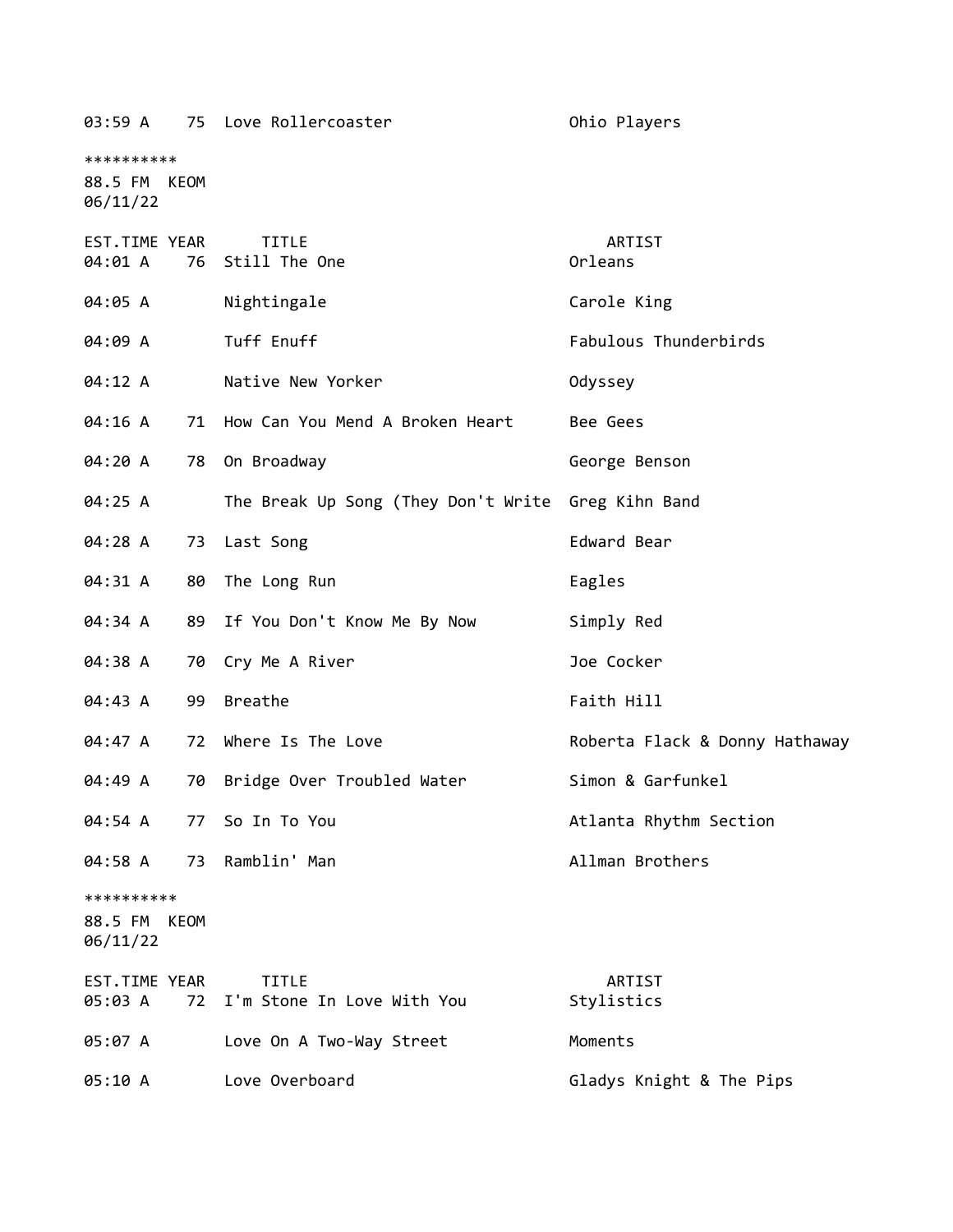| 05:16 A                                |    | Stay (I Missed You)                    | Lisa Loeb & Nine Stories                |
|----------------------------------------|----|----------------------------------------|-----------------------------------------|
| 05:19 A                                |    | 72 Burning Love                        | Elvis Presley                           |
| 05:22 A                                |    | Games People Play                      | Alan Parsons Project                    |
| 05:25 A                                | 71 | I Just Want To Celebrate               | Rare Earth                              |
| 05:27 A                                | 86 | Someday                                | Glass Tiger                             |
| 05:31 A                                |    | 75 All By Myself                       | Eric Carmen                             |
| 05:35 A                                |    | 99 Higher                              | Creed                                   |
| 05:40 A                                |    | King Of Pain                           | Police                                  |
| 05:47 A                                |    | Breathe Again                          | Toni Braxton                            |
| 05:51 A                                |    | 75 It's A Miracle                      | Barry Manilow                           |
| 05:55 A                                |    | 74 Rock The Boat                       | Hues Corporation                        |
| 05:59 A                                |    | 77 Nobody Does It Better               | Carly Simon                             |
| **********<br>88.5 FM KEOM<br>06/11/22 |    |                                        |                                         |
| EST.TIME YEAR<br>06:02 A               |    | <b>TITLE</b><br>79 Love Is The Answer  | ARTIST<br>England Dan & John Ford Coley |
| 06:07 A 77                             |    | Southern Nights                        | Glen Campbell                           |
| 06:10 A                                |    | 86 What Have You Done For Me Lately    | Janet Jackson                           |
| 06:15 A                                |    | 75 Before The Next Teardrop Falls      | Freddy Fender                           |
| 06:17 A                                |    | 73 Ain't No Woman (Like The One I've G | Four Tops                               |
| 06:20 A                                |    | Tender Lover                           | Babyface                                |
| 06:24 A                                |    | Waiting For Tonight                    | Jennifer Lopez                          |
| 06:28 A                                |    | 75 (Hey Won't You Play) Another Somebo | B.J. Thomas                             |
| 06:32 A                                | 71 | All I Ever Need Is You                 | Sonny & Cher                            |
| 06:34 A                                | 88 | Hands To Heaven                        | Breathe                                 |
| 06:38 A                                |    | 76 Fernando                            | ABBA                                    |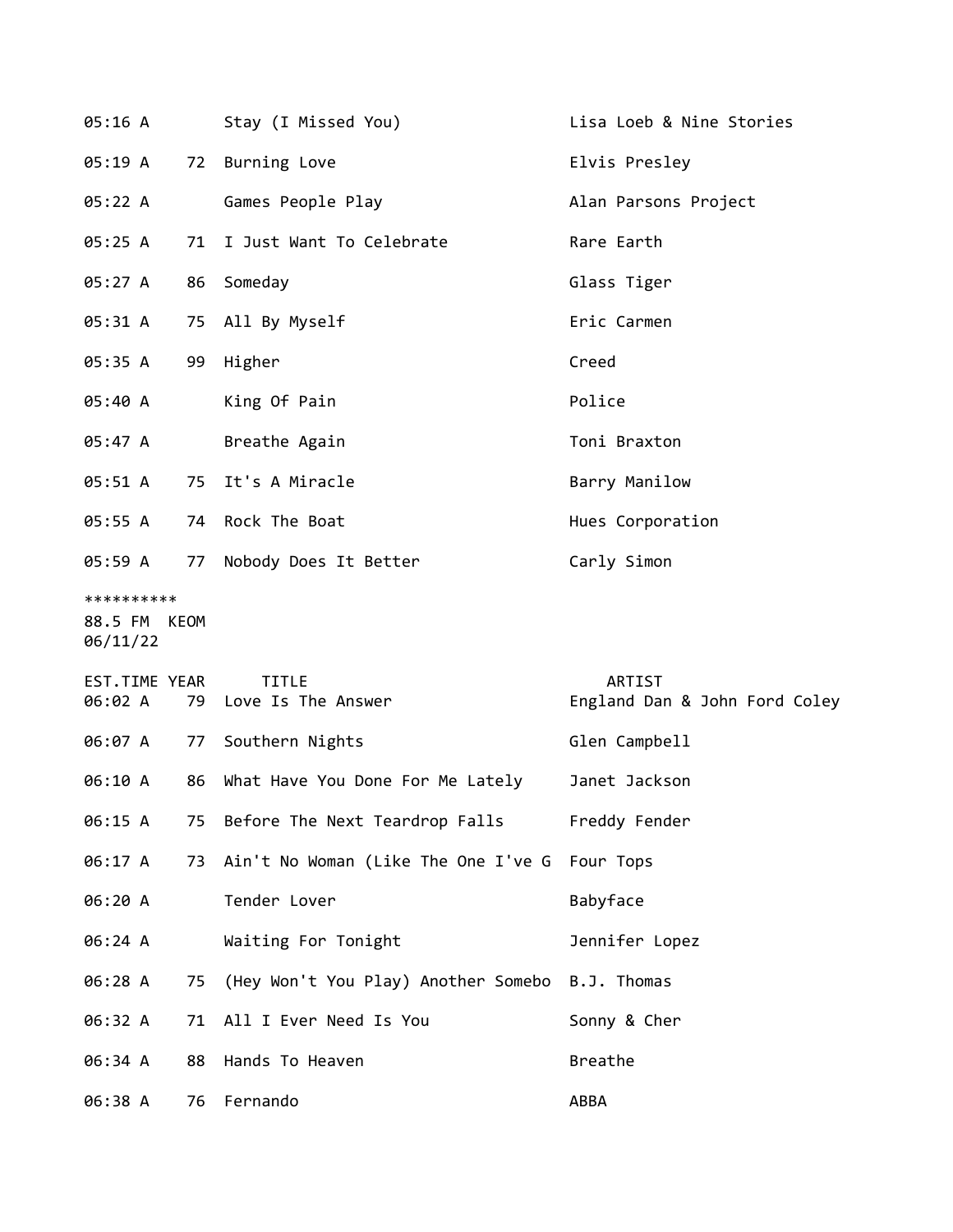| 06:44 A                                   | Wonder                                 | Natalie Merchant                 |
|-------------------------------------------|----------------------------------------|----------------------------------|
| 06:48 A                                   | 71 Mercy Mercy Me (The Ecology)        | Marvin Gaye                      |
| 06:51 A<br>72                             | Song Sung Blue                         | Neil Diamond                     |
| 06:54 A                                   | 73 Wildflower                          | Skylark                          |
| **********<br>88.5 FM KEOM<br>06/11/22    |                                        |                                  |
| EST.TIME YEAR<br>07:01 A                  | <b>TITLE</b><br>77 I'm Your Boogie Man | ARTIST<br>KC & The Sunshine Band |
| 07:05 A                                   | 74 Eres Tu                             | Mocedades                        |
| 07:09 A                                   | 89 Wind Beneath My Wings               | Bette Midler                     |
| 07:13 A                                   | Tryin' To Love Two                     | William Bell                     |
| 07:18 A<br>74                             | Nothing From Nothing                   | Billy Preston                    |
| 07:20 A<br>91                             | Shiny Happy People                     | R.E.M.                           |
| 07:24 A<br>77                             | Lovely Day                             | Bill Withers                     |
| 07:28 A<br>82                             | I'm So Excited                         | Pointer Sisters                  |
| 07:35 A<br>78                             | Shadow Dancing                         | Andy Gibb                        |
| 07:39 A                                   | 74 You Won't See Me                    | Anne Murray                      |
| 07:42 A<br>83                             | Sweet Dreams (Are Made Of This)        | Eurythmics                       |
| 07:46 A<br>78                             | Strange Way                            | Firefall                         |
| 07:52 A<br>76                             | Kiss And Say Goodbye                   | Manhattans                       |
| 07:55 A                                   | A Word In Spanish                      | Elton John                       |
| **********<br>88.5 FM<br>KEOM<br>06/11/22 |                                        |                                  |
| EST.TIME YEAR<br>08:00 A<br>86            | <b>TITLE</b><br>Manic Monday           | <b>ARTIST</b><br>Bangles         |
| 08:03 A                                   | Girl You Know It's True                | Milli Vanilli                    |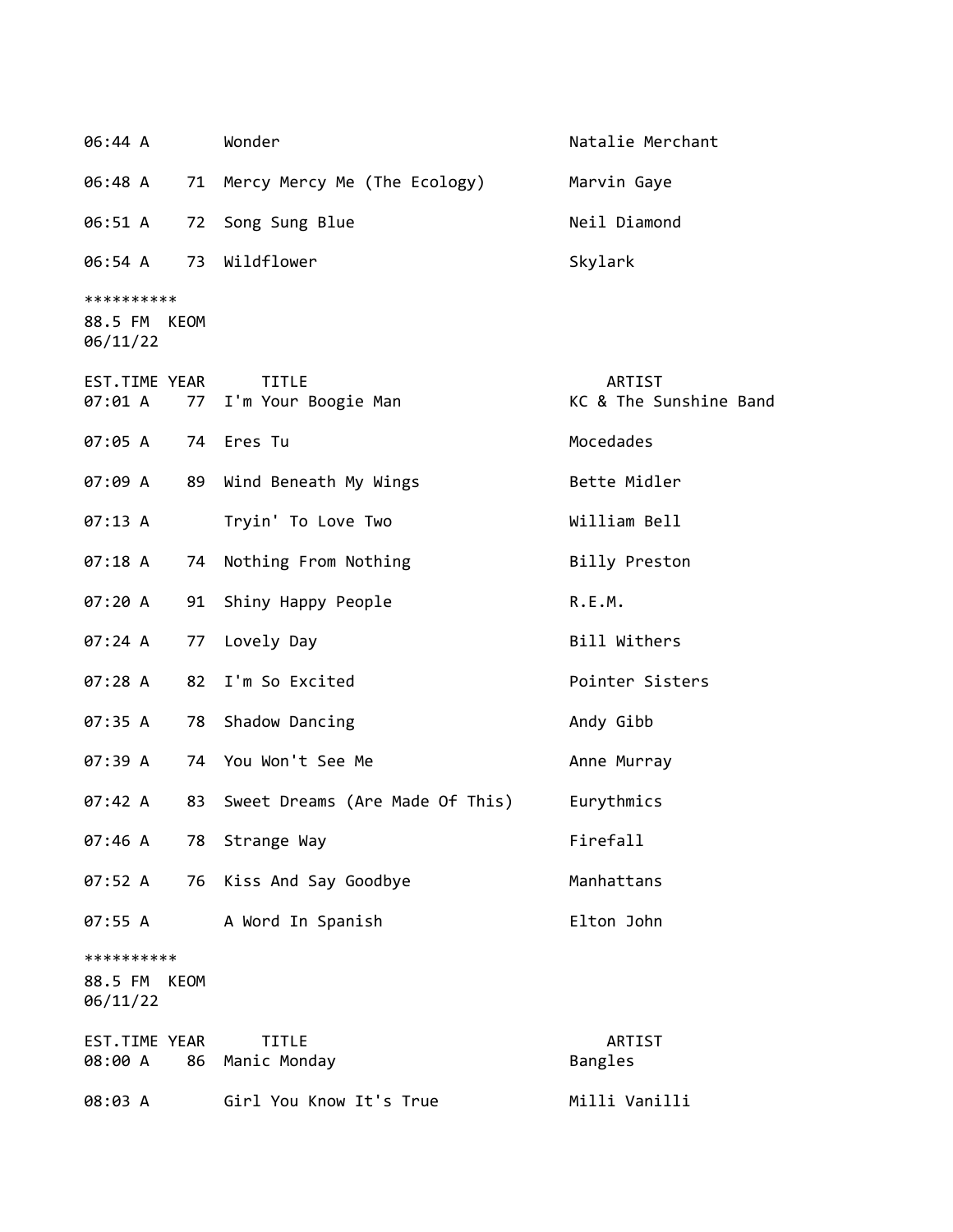| 08:07 A                                |    | 74 The Show Must Go On                                 | Three Dog Night                  |
|----------------------------------------|----|--------------------------------------------------------|----------------------------------|
| 08:10 A                                | 77 | Car Wash                                               | Rose Royce                       |
| 08:15 A                                | 89 | Right Here Waiting                                     | Richard Marx                     |
| 08:20 A                                |    | If You Go                                              | Jon Secada                       |
| 08:24 A                                |    | 76 You Don't Have To Be A Star                         | Marilyn McCoo & Billy Davis, Jr. |
| 08:29 A                                | 78 | Boogie Oogie Oogie                                     | A Taste Of Honey                 |
| 08:32 A                                | 75 | Walking In Rhythm                                      | Blackbyrds                       |
| 08:35 A                                | 89 | Another Day In Paradise                                | Phil Collins                     |
| 08:40 A                                |    | Sentimental Street                                     | Night Ranger                     |
| 08:46 A                                |    | 91 Coming Out Of The Dark                              | Gloria Estefan                   |
| 08:50 A                                | 70 | Hitchin' A Ride                                        | Vanity Fare                      |
| 08:53 A                                | 77 | Couldn't Get It Right                                  | Climax Blues Band                |
| 08:56 A                                |    | 76 Turn The Beat Around                                | Vicki Sue Robinson               |
| **********<br>88.5 FM KEOM<br>06/11/22 |    |                                                        |                                  |
| EST.TIME YEAR<br>09:00 A               | 79 | <b>TITLE</b><br>Working My Way Back To You-Forgive     | ARTIST<br>Spinners               |
| 09:04 A                                | 72 | You Don't Mess Around With Jim                         | Jim Croce                        |
| 09:07 A                                | 75 | Fallin' In Love                                        | Hamilton, Joe Frank & Reynolds   |
| 09:10 A                                | 82 | You Should Hear How She Talks About Melissa Manchester |                                  |
| 09:16 A                                | 72 | Ben                                                    | Michael Jackson                  |
| 09:19 A                                | 79 | Cool Change                                            | Little River Band                |
| 09:23 A                                |    | I Can't Wait                                           | Stevie Nicks                     |
| 09:27 A                                |    | (You Drive Me) Crazy                                   | Britney Spears                   |
| 09:33 A                                | 83 | Sharp Dressed Man                                      | ZZ Top                           |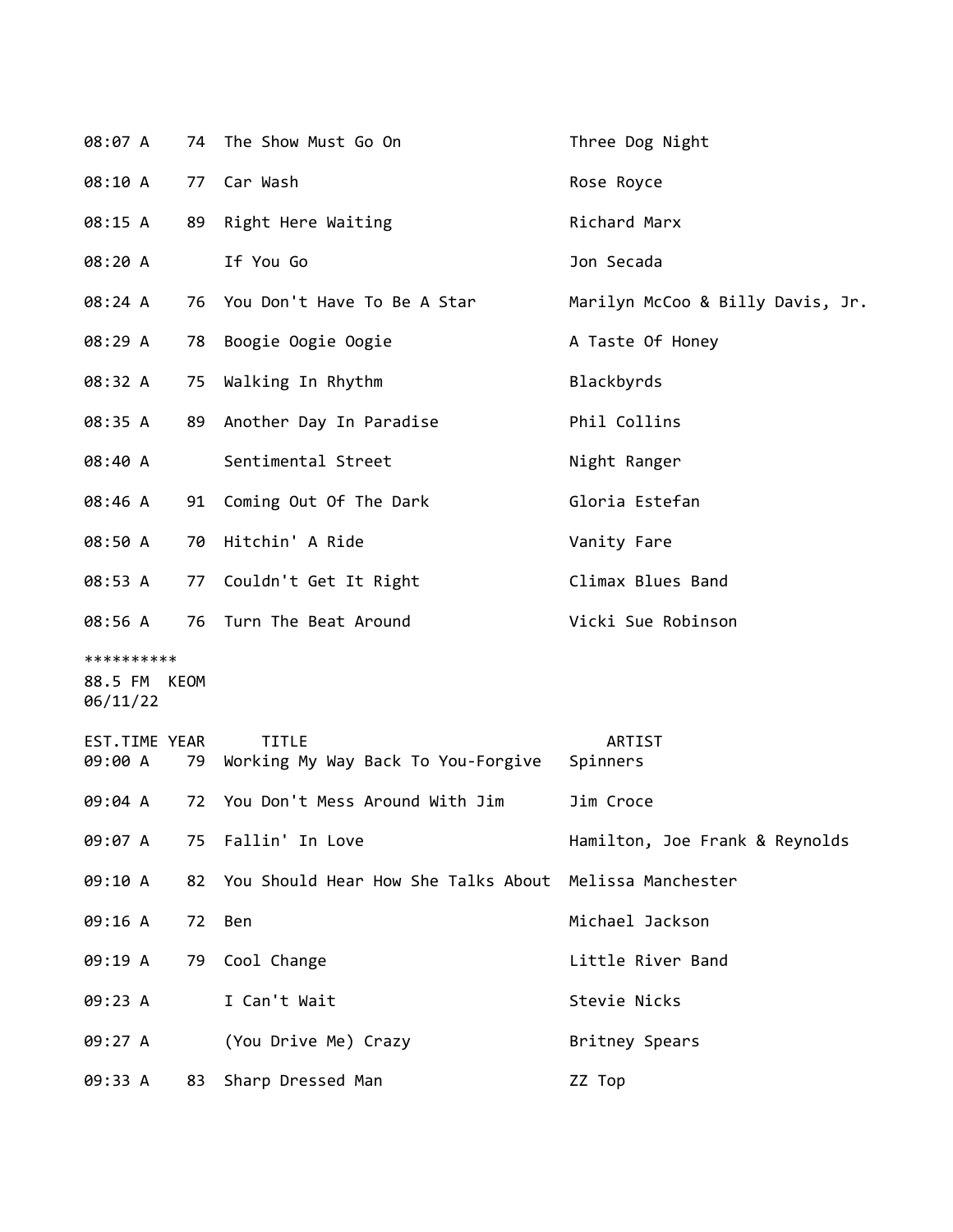| 09:37 A                                |             | 72 You're So Vain                               | Carly Simon                        |
|----------------------------------------|-------------|-------------------------------------------------|------------------------------------|
| 09:41 A                                |             | 70 I Hear You Knocking                          | Dave Edmunds                       |
| 09:46 A                                |             | Killing Me Softly                               | Fugees                             |
| 09:50 A                                |             | Do You Know What I Mean                         | Lee Michaels                       |
| 09:59 A 76                             |             | Dancing Queen                                   | ABBA                               |
| **********<br>88.5 FM KEOM<br>06/11/22 |             |                                                 |                                    |
| EST.TIME YEAR<br>10:02 A               |             | TITLE<br>73 Feelin' Stronger Every Day          | ARTIST<br>Chicago                  |
| 10:06 A                                |             | 79 Please Don't Go                              | KC & The Sunshine Band             |
| 10:10 A                                |             | The Politics Of Dancing                         | Re-Flex                            |
| 10:16A                                 |             | 90 Don't Wanna Fall In Love                     | Jane Child                         |
| 10:20 A                                |             | 71 Sweet City Woman                             | Stampeders                         |
| 10:23 A                                | 83          | What Ever Happened To Old Fashioned B.J. Thomas |                                    |
| 10:27 A                                | 80          | With You I'm Born Again                         | Billy Preston                      |
| 10:33 A<br>Newton-John                 | 78          | You're The One That I Want                      | John Travolta & Olivia             |
| 10:36 A                                | 72          | Oh Girl                                         | Chi-Lites                          |
| 10:39 A                                | 91          | Too Many Walls                                  | Cathy Dennis                       |
| 10:46 A                                |             | Because Of You                                  | 98 Degrees                         |
| 10:49A                                 |             | 75 You Are So Beautiful                         | Joe Cocker                         |
| 10:52 A                                | 78          | Soul Man                                        | <b>Blues Brothers</b>              |
| **********<br>88.5 FM<br>06/11/22      | <b>KEOM</b> |                                                 |                                    |
| EST.TIME YEAR<br>11:00 A               |             | <b>TITLE</b><br>74 You Ain't Seen Nothing Yet   | ARTIST<br>Bachman-Turner Overdrive |
| $11:04$ A                              | 78          | I Was Made For Dancin'                          | Leif Garrett                       |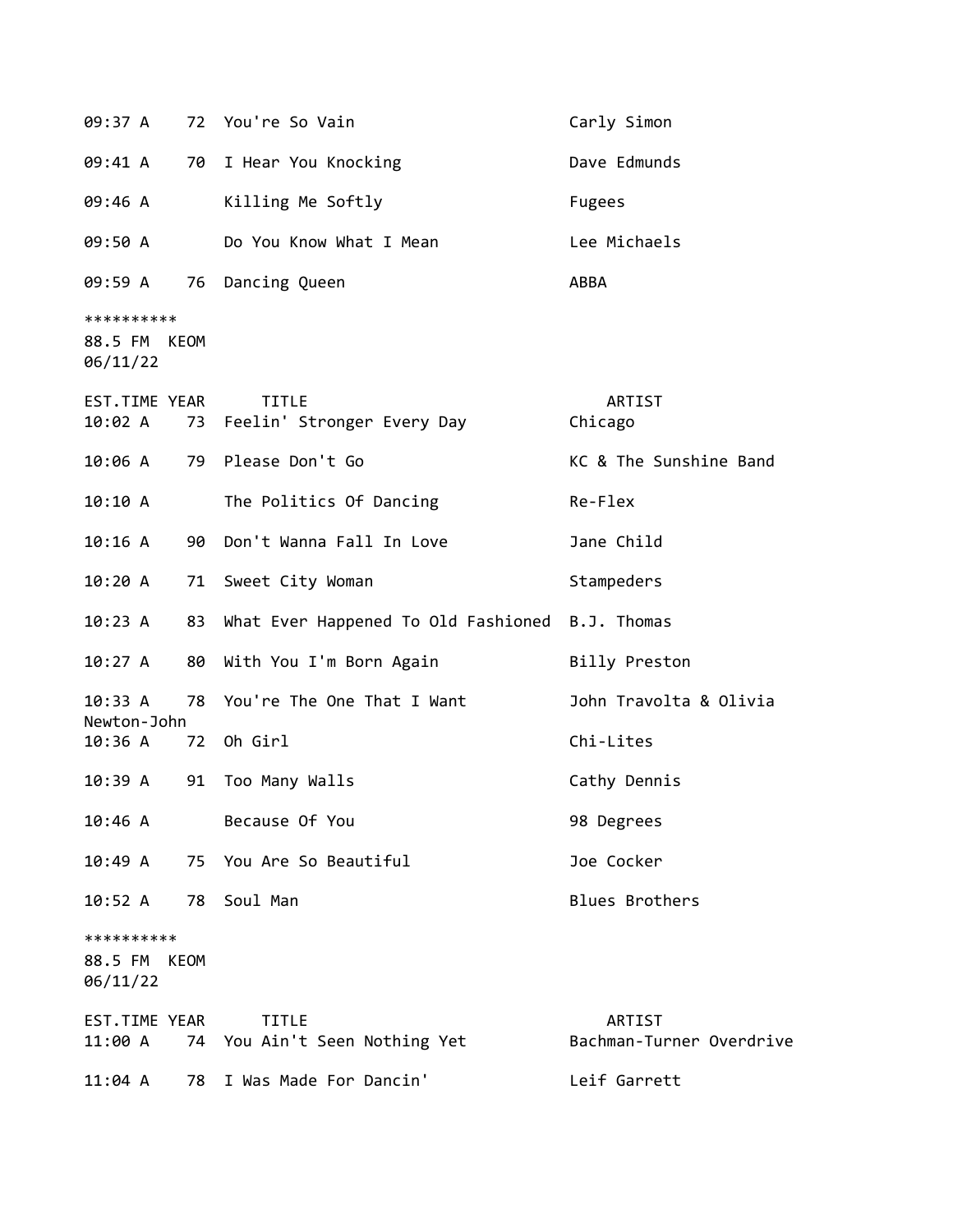| 11:07A                                 | 79 | Heart Of Glass                      | Blondie                   |
|----------------------------------------|----|-------------------------------------|---------------------------|
| 11:10 A                                | 83 | Poison Arrows                       | ABC                       |
| $11:16$ A                              | 93 | All For Love                        | Bryan Adams & Rod Stewart |
| 11:21 A                                | 70 | Gypsy Woman                         | Brian Hyland              |
| 11:23 A                                |    | In Your Eyes                        | Peter Gabriel             |
| 11:30 A                                | 83 | Come Dancing                        | Kinks                     |
| 11:34 A                                | 76 | Dream Weaver                        | Gary Wright               |
| $11:37$ A                              |    | Strike It Up                        | Black Box                 |
| 11:40 A                                | 83 | Tell Her About It                   | Billy Joel                |
| $11:47$ A                              | 96 | Because You Loved Me                | Celine Dion               |
| $11:52$ A                              | 71 | I'd Like To Teach The World To Sing | New Seekers               |
| $11:54$ A                              |    | Theme From S.W.A.T.                 | Rhythm Heritage           |
| **********<br>88.5 FM KEOM<br>06/11/22 |    |                                     |                           |
| EST.TIME YEAR<br>$12:01$ P             |    | <b>TITLE</b><br>72 Crocodile Rock   | ARTIST<br>Elton John      |
| $12:04$ P                              | 78 | Hot Blooded                         | Foreigner                 |
| $12:07$ P                              | 74 | Rock Your Baby                      | George McCrae             |
| 12:11 P                                | 82 | Leader Of The Band                  | Dan Fogelberg             |
| 12:17 P                                | 72 | I'll Be Around                      | Spinners                  |
| 12:20 P                                | 73 | My Music                            | Loggins & Messina         |
| 12:23 P                                |    | Early In The Morning                | Gap Band                  |
| $12:27$ P                              | 91 | Love Is A Wonderful Thing           | Michael Bolton            |
| 12:32 P                                | 79 | The Main Event                      | Barbra Streisand          |
| 12:37 P                                | 78 | Our Love                            | Natalie Cole              |
| 12:41 P                                | 87 | The Lady In Red                     | Chris DeBurgh             |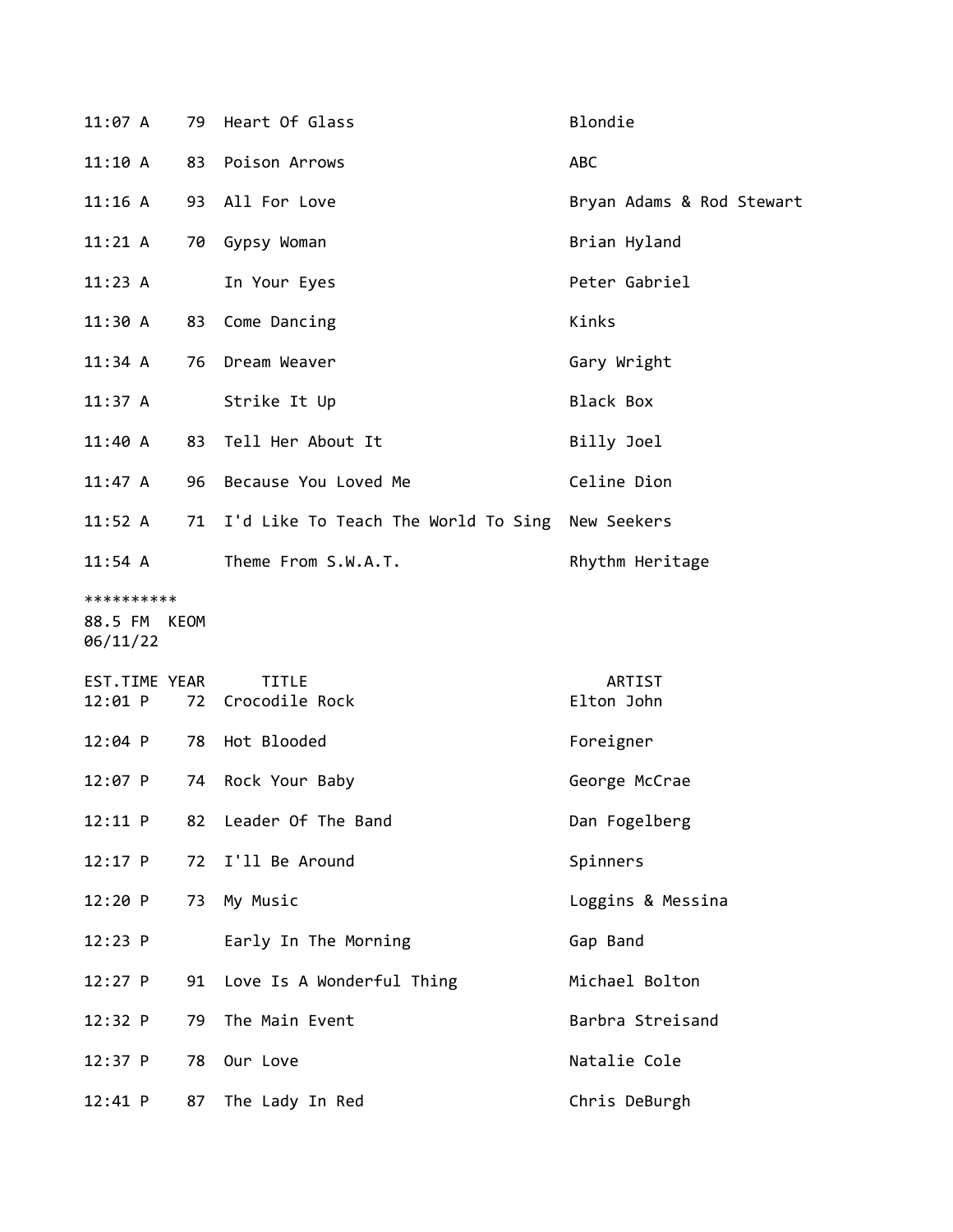| 12:47 P                                |             | 98 Kiss Me                             | Sixpence None The Richer  |
|----------------------------------------|-------------|----------------------------------------|---------------------------|
| 12:50 P                                |             | 70 If I Were Your Woman                | Gladys Knight & The Pips  |
| 12:54 P                                | 72          | Precious And Few                       | Climax                    |
| $12:56$ P                              | 70          | Tighter, Tighter                       | Alive & Kicking           |
| **********<br>88.5 FM KEOM<br>06/11/22 |             |                                        |                           |
| EST.TIME YEAR<br>01:00 P               |             | <b>TITLE</b><br>72 Let's Stay Together | ARTIST<br>Al Green        |
| $01:03$ P<br>Osborne                   |             | Love Power                             | Dionne Warwick & Jeffrery |
| $01:08$ P                              |             | 70 Ain't No Mountain High Enough (Shor | Diana Ross                |
| $01:11$ P                              | 92          | Friday, I'm In Love                    | Cure                      |
| $01:17$ P                              | 83          | Every Breath You Take                  | Police                    |
| $01:21$ P                              | 74          | Waterloo                               | ABBA                      |
| $01:24$ P                              | 77          | Keep It Comin' Love                    | KC & The Sunshine Band    |
| 01:27 P                                | 81          | Watching The Wheels                    | John Lennon               |
| $01:31$ P                              |             | I'll Be Loving You (Forever)           | New Kids On The Block     |
| 01:35 P                                | 76          | Welcome Back                           | John Sebastian            |
| 01:38 P                                | 97          | 3 AM                                   | Matchbox Twenty           |
| 01:42 P                                | 71          | White Lies, Blue Eyes                  | Bullet                    |
| 01:47 P                                | 72          | Everybody Plays The Fool               | Main Ingredient           |
| 01:50 P                                |             | Dancing In The Street                  | Mick Jagger & David Bowie |
| 01:53 P                                | 70          | Make Me Smile                          | Chicago                   |
| 01:56 P                                | 78          | Flash Light                            | Parliment                 |
| **********<br>88.5 FM<br>06/11/22      | <b>KEOM</b> |                                        |                           |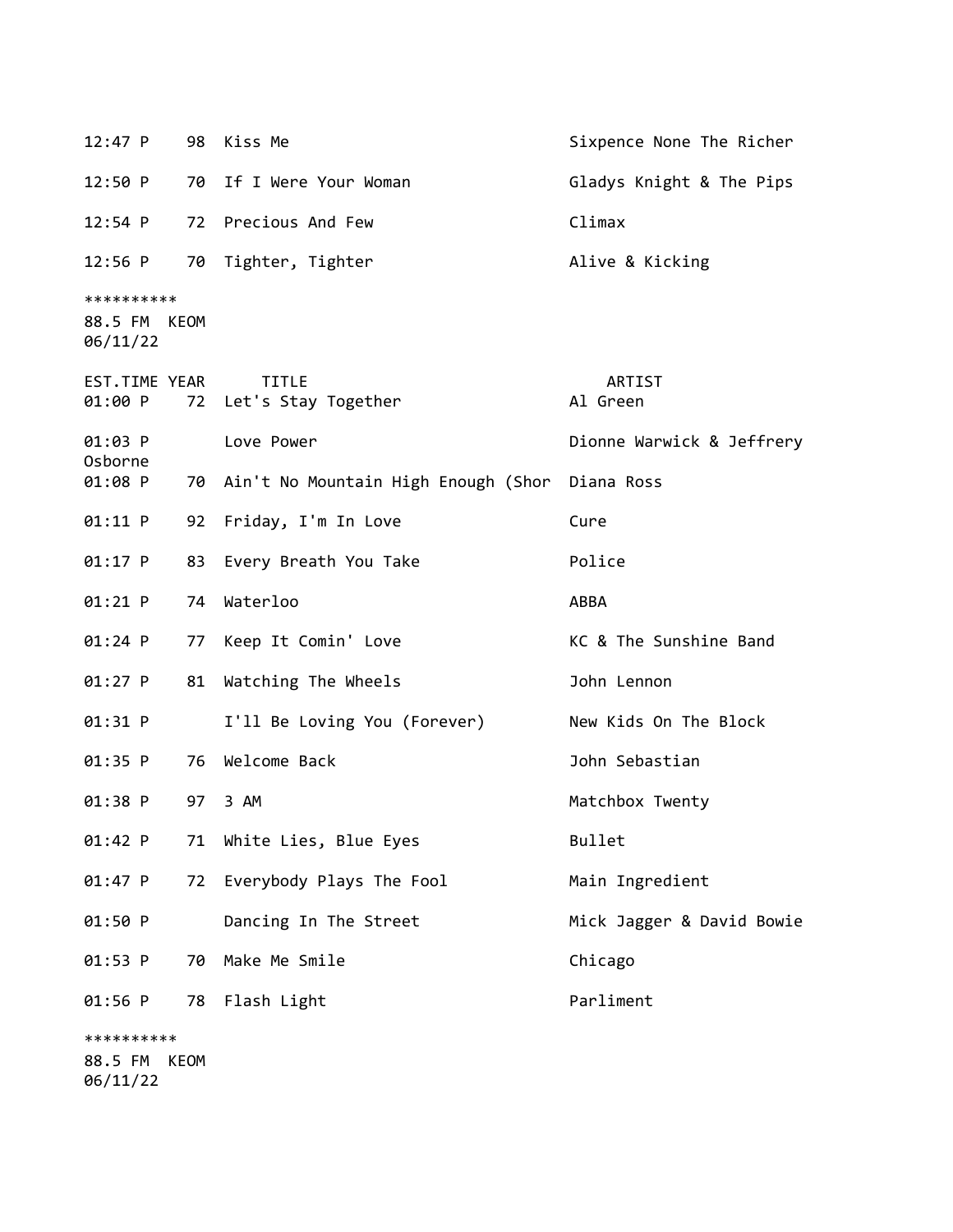| EST.TIME YEAR<br>02:02 P<br>78         | <b>TITLE</b><br>If I Can't Have You | ARTIST<br>Yvonne Elliman |
|----------------------------------------|-------------------------------------|--------------------------|
| 02:05 P                                | 75 Heat Wave                        | Linda Ronstadt           |
| 02:07 P<br>77                          | Don't Stop                          | Fleetwood Mac            |
| 02:10 P<br>83                          | Heart And Soul                      | Huey Lewis & The News    |
| $02:16$ P                              | 79 Love You Inside Out              | Bee Gees                 |
| 02:20 P<br>74                          | Oh Very Young                       | Cat Stevens              |
| 02:22 P                                | Hold On                             | Santana                  |
| 02:27 P                                | The Hardest Thing                   | 98 Degrees               |
| 02:31 P                                | MacArthur Park                      | Donna Summer             |
| 02:35 P<br>75                          | It Only Takes A Minute              | Tavares                  |
| 89<br>02:38 P                          | She Drives Me Crazy                 | Fine Young Cannibals     |
| 02:42 P<br>71                          | Two Divided By Love                 | Grassroots               |
| 02:47 P                                | Cuts Both Ways                      | Gloria Estefan           |
| 02:50 P                                | 71 An Old Fashioned Love Song       | Three Dog Night          |
| 02:53 P<br>70                          | Thank You                           | Sly & The Family Stone   |
| 02:59 P<br>72                          | <b>Brandy</b>                       | Looking Glass            |
| **********<br>88.5 FM KEOM<br>06/11/22 |                                     |                          |
| EST.TIME YEAR<br>03:02 P<br>75         | <b>TITLE</b><br>Dance With Me       | ARTIST<br>Orleans        |
| 03:05 P<br>76                          | Let Your Love Flow                  | Bellamy Brothers         |
| 03:08 P<br>81                          | Fire And Ice                        | Pat Benatar              |
| 03:11 P<br>82                          | Heartlight                          | Neil Diamond             |
| 03:17 P<br>92                          | I'll Be There                       | Mariah Carey             |
| 03:21 P<br>74                          | Lookin' For A Love                  | Bobby Womack             |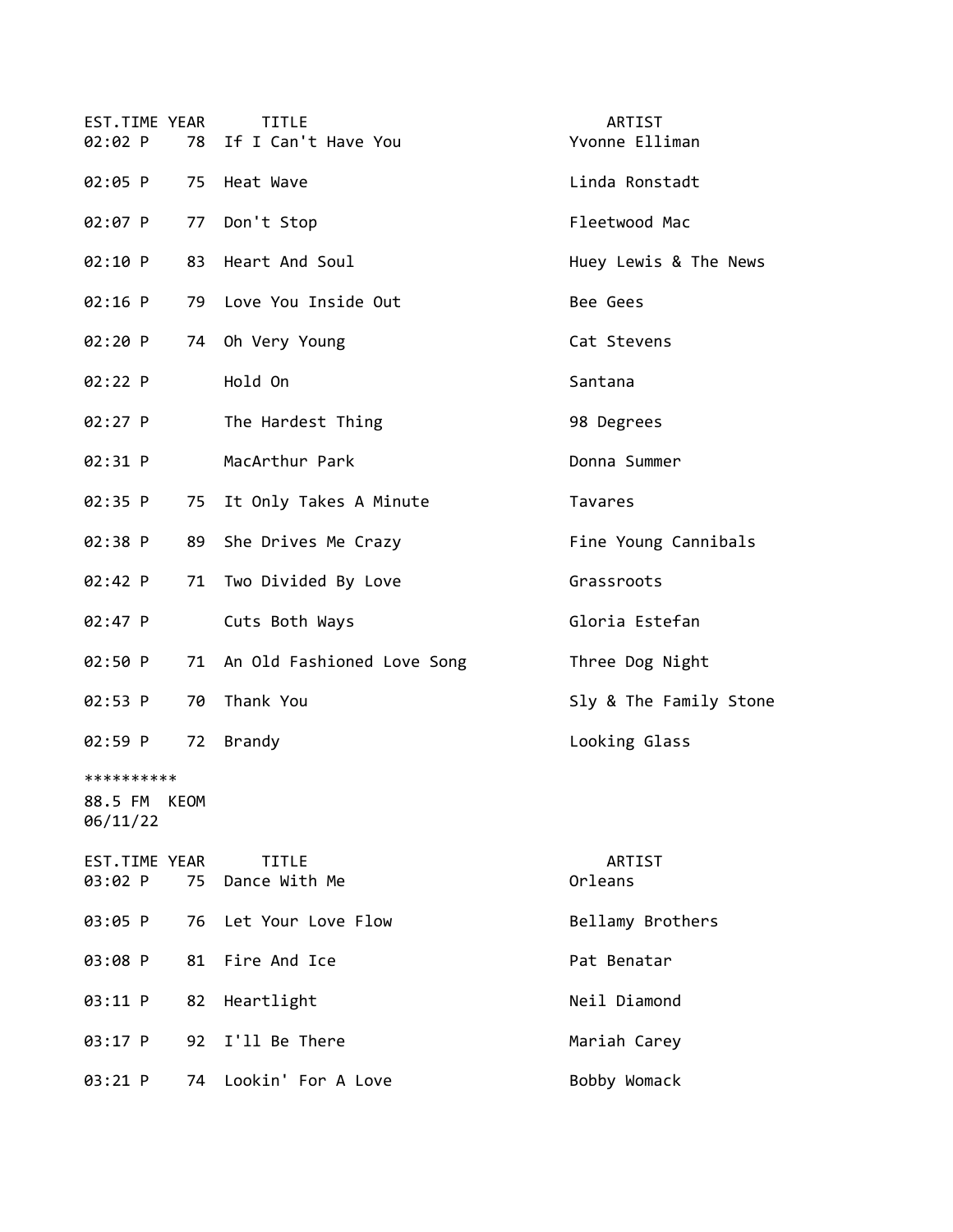| 03:23 P                                |    | Do I Do                                          | Stevie Wonder                 |
|----------------------------------------|----|--------------------------------------------------|-------------------------------|
| 03:29 P                                | 78 | Three Times A Lady                               | Commodores                    |
| 03:32 P                                | 90 | Something Happened On The Way To He Phil Collins |                               |
| 03:37 P                                |    | 9 To 5                                           | Dolly Parton                  |
| 03:39 P                                |    | 73 One Of A Kind (Love Affair)                   | Spinners                      |
| 03:46 P                                | 96 | Lovefool                                         | Cardigans                     |
| 03:49 P                                |    | 78 We'll Never Have To Say Goodbye Aga           | England Dan & John Ford Coley |
| 03:52 P                                |    | 74 Lucy In The Sky With Diamonds                 | Elton John                    |
| 03:58 P                                |    | Heart Attack                                     | Olivia Newton-John            |
| **********<br>88.5 FM KEOM<br>06/11/22 |    |                                                  |                               |
| EST.TIME YEAR<br>04:01 P               | 70 | <b>TITLE</b><br>Domino                           | ARTIST<br>Van Morrison        |
| 04:05 P                                | 78 | Kiss You All Over                                | Exile                         |
| 04:08 P                                |    | 80 All Over The World                            | Electric Light Orchestra      |
| 04:12 P                                |    | 80 Let's Get Serious                             | Jermaine Jackson              |
| 04:18 P                                | 87 | Head To Toe                                      | Lisa Lisa & The Cult Jam      |
| 04:22 P                                |    | When I Look Into Your Eyes                       | Firehouse                     |
| 04:26 P                                |    | 71 Ain't No Sunshine                             | Bill Withers                  |
| 04:30 P                                | 79 | Knock On Wood                                    | Amii Stewart                  |
| 04:34 P                                | 71 | Draggin' The Line                                | Tommy James                   |
| 04:37 P                                | 81 | Keep On Loving You                               | REO Speedwagon                |
| 04:40 P                                | 89 | With Every Beat Of My Heart                      | Taylor Dayne                  |
| 04:46 P                                | 91 | Fading Like A Flower (Every Time Yo              | Roxette                       |
| 04:49 P                                | 70 | Reflections Of My Life                           | Marmalade                     |
| 04:53 P                                | 73 | Delta Dawn                                       | Helen Reddy                   |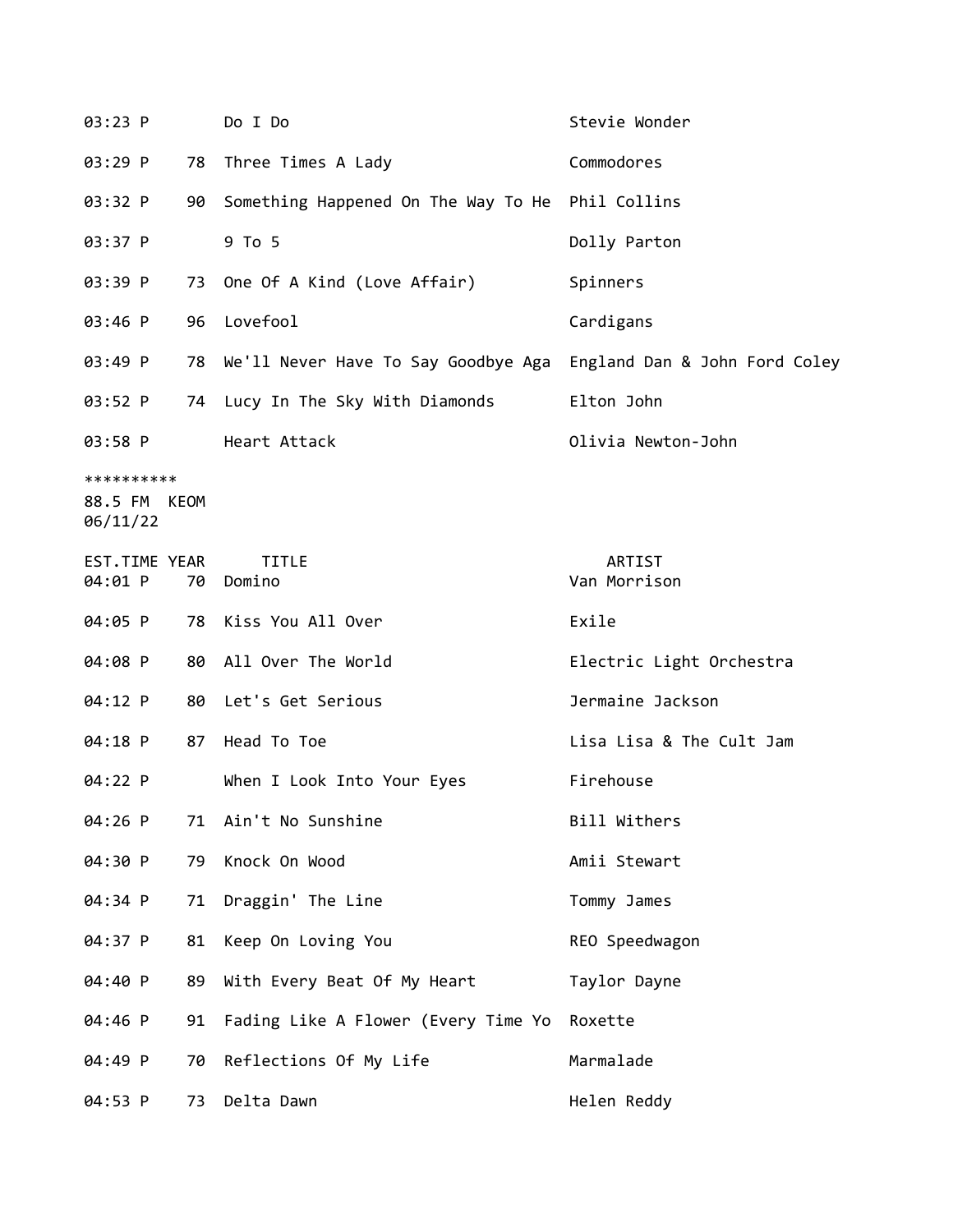| 04:56 P<br>70                             | Does Anybody Really Know What Time Chicago |                        |
|-------------------------------------------|--------------------------------------------|------------------------|
| **********<br>88.5 FM KEOM<br>06/11/22    |                                            |                        |
| EST.TIME YEAR<br>05:01 P<br>72            | <b>TITLE</b><br>Me And Mrs. Jones          | ARTIST<br>Billy Paul   |
| 05:05 P<br>78                             | This Time I'm In It For Love               | Player                 |
| 05:10 P                                   | Tie A Yellow Ribbon Round The Ole O        | Tony Orlando & Dawn    |
| 05:15 P<br>77                             | Don't Give Up On Us                        | David Soul             |
| 05:19 P<br>79                             | Sara                                       | Fleetwood Mac          |
| 05:23 P<br>83                             | Give It Up                                 | KC & The Sunshine Band |
| 05:27 P<br>90                             | I Go To Extremes                           | Billy Joel             |
| 05:31 P                                   | 76 Love Is Alive                           | Gary Wright            |
| 05:34 P                                   | 70 All Right Now                           | Free                   |
| 05:37 P<br>81                             | Morning Train (9 To 5)                     | Sheena Easton          |
| 05:41 P<br>76                             | I Do, I Do, I Do, I Do, I Do               | ABBA                   |
| 05:45 P                                   | 91 You're In Love                          | Wilson Phillips        |
| 05:49 P<br>75                             | Walk Away From Love                        | David Ruffin           |
| 05:52 P<br>75                             | Lovin' You                                 | Minnie Riperton        |
| 05:56 P<br>79                             | The Logical Song                           | Supertramp             |
| **********<br>88.5 FM<br>KEOM<br>06/11/22 |                                            |                        |
| <b>EST.TIME YEAR</b><br>06:01 P<br>73     | <b>TITLE</b><br>Yesterday Once More        | ARTIST<br>Carpenters   |
| 06:05 P<br>84                             | Here Comes The Rain Again                  | Eurythmics             |
| 06:08 P                                   | Take Me Home, Country Roads                | John Denver            |
| 06:11 P                                   | The Way I Feel About You                   | Karyn White            |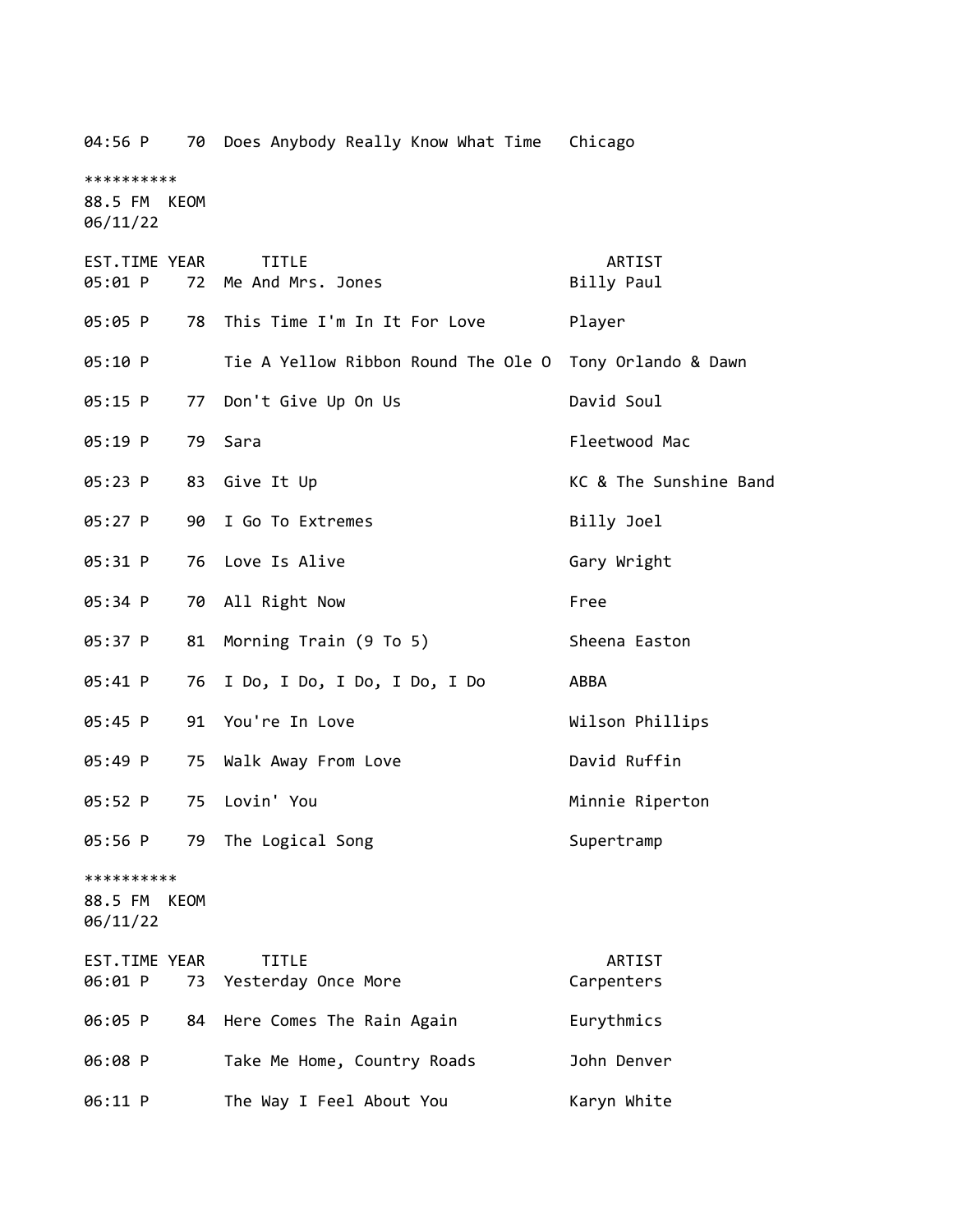| 06:17 P                                |    | Wishing Well                                          | Terence Trent D'Arby  |
|----------------------------------------|----|-------------------------------------------------------|-----------------------|
| 06:20 P                                |    | 74 Just Don't Want To Be Lonely                       | Main Ingredient       |
| 06:24 P                                |    | 71 Lonely Days                                        | Bee Gees              |
| 06:27 P                                |    | 81 Cool Night                                         | Paul Davis            |
| 06:31 P                                |    | 87 Carrie                                             | Europe                |
| 06:35 P                                |    | 76 Show Me The Way                                    | Peter Frampton        |
| 06:39 P                                |    | 95 Fantasy                                            | Mariah Carey          |
| 06:42 P                                |    | 70 One Man Band                                       | Three Dog Night       |
| 06:49 P                                |    | 75 How Long                                           | Ace                   |
| 06:52 P                                | 87 | Just To See Her                                       | Smokey Robinson       |
| 06:56 P                                |    | 77 My Heart Belongs To Me                             | Barbra Streisand      |
| **********<br>88.5 FM KEOM<br>06/11/22 |    |                                                       |                       |
| EST.TIME YEAR<br>07:00 P               |    | <b>TITLE</b><br>74 Lonely People                      | ARTIST<br>America     |
| 07:03 P                                |    | We'll Be Together                                     | Sting                 |
| 07:06 P                                |    | 74 I'm Not In Love                                    | 10CC                  |
| 07:10 P                                | 92 | Hold On My Heart                                      | Genesis               |
| 07:16 P                                | 81 | Just The Two Of Us                                    | Grover Washington, Jr |
| 07:20 P                                | 70 | Love Grows (Where My Rosemary Goes) Edison Lighthouse |                       |
| $07:22$ P                              |    | 74 Tell Me Something Good                             | Rufus                 |
| 07:26 P                                |    | Nobody Said It Was Easy                               | Le Roux               |
| 07:30 P                                |    | When I Wanted You                                     | Barry Manilow         |
| 07:33 P                                |    | 76 Take It To The Limit                               | Eagles                |
| 07:38 P                                |    | Something About The Way You Look To Elton John        |                       |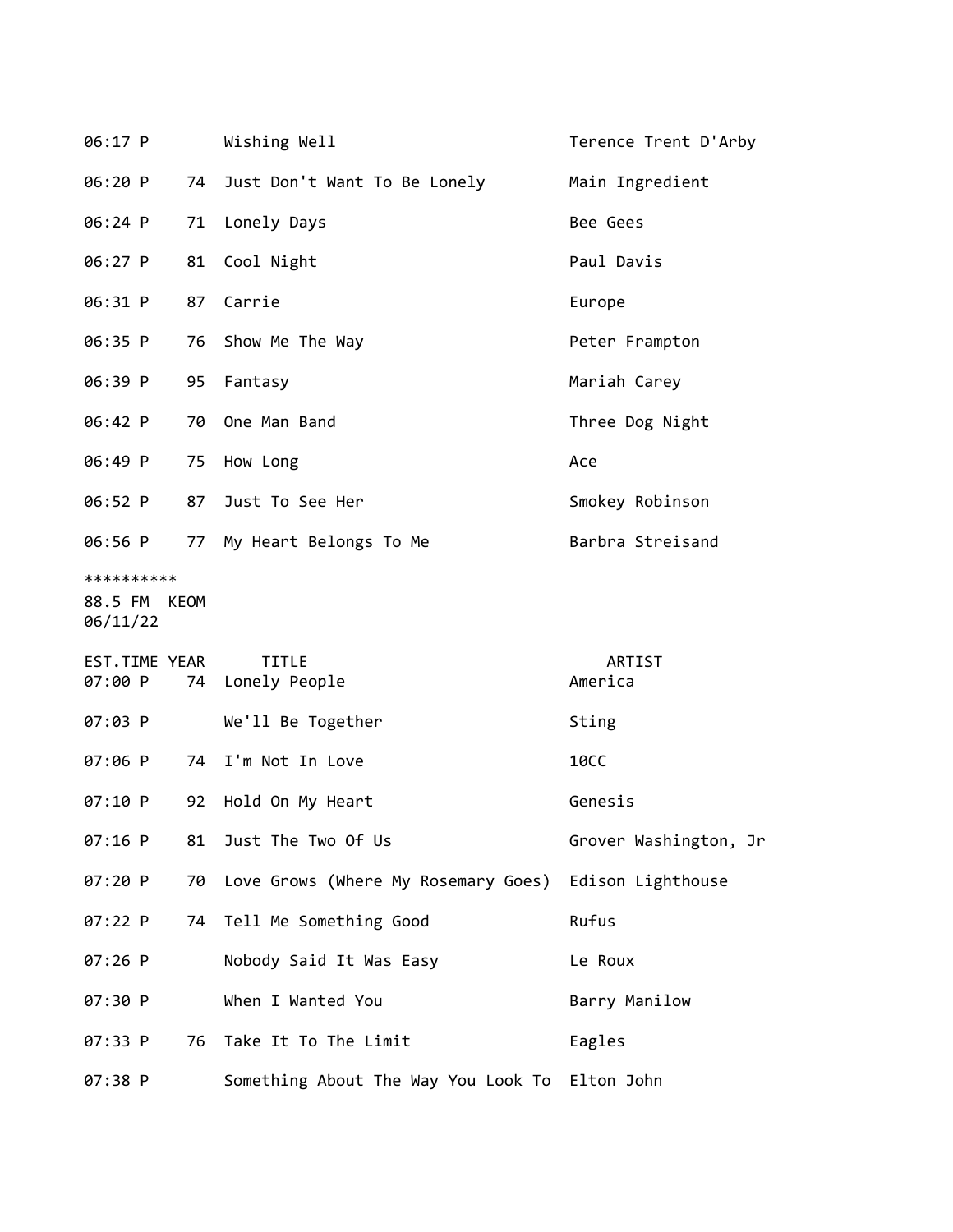| $07:41$ P                              |      | 78 Always And Forever                                      | Heatwave                         |
|----------------------------------------|------|------------------------------------------------------------|----------------------------------|
| 07:46 P                                |      | 76 Love Hangover                                           | Diana Ross                       |
| 07:50 P                                |      | 81 Lady (You Bring Me Up)                                  | Commodores                       |
| 07:54 P                                |      | 79 Promises                                                | Eric Clapton                     |
| 07:58 P                                |      | I'm Still In Love With You                                 | Al Green                         |
| **********<br>88.5 FM KEOM<br>06/11/22 |      |                                                            |                                  |
| EST.TIME YEAR<br>08:01 P               |      | <b>TITLE</b><br>I'll Meet You Halfway                      | ARTIST<br>Partridge Family       |
| 08:05 P                                | 72   | I'll Take You There                                        | Staple Singers                   |
| 08:08 P                                |      | 89 What Kind Of Man Would I Be                             | Chicago                          |
| 08:11 P                                | 77   | (What A) Wonderful World                                   | Art Garfunkel & James Taylor     |
| 08:16 P                                | 78   | Too Much, Too Little, Too Late                             | Johnny Mathis & Deneice Williams |
| 08:19 P                                |      | 77 Feels Like The First Time                               | Foreigner                        |
| 08:22 P                                |      | 79 All Those Years Ago                                     | George Harrison                  |
| 08:26 P                                |      | Sending All My Love                                        | Linear                           |
| 08:30 P                                |      | 75 He Don't Love You (Like I Love You) Tony Orlando & Dawn |                                  |
| 08:33 P                                |      | 70 Love Or Let Me Be Lonely                                | Friends Of Distinction           |
| 08:36 P                                |      | Make Love Stay                                             | Dan Fogelberg                    |
| 08:41 P                                |      | Disco Duck                                                 | Rick Dees                        |
| 08:46 P                                |      | All Around The World                                       | Lisa Stansfield                  |
| 08:50 P                                | 76   | Say You Love Me                                            | Fleetwood Mac                    |
| 08:54 P                                | 74   | Black Water                                                | Doobie Brothers                  |
| 08:59 P                                |      | 74 Hooked On A Feeling                                     | <b>Blue Swede</b>                |
| **********<br>88.5 FM                  | KEOM |                                                            |                                  |

06/11/22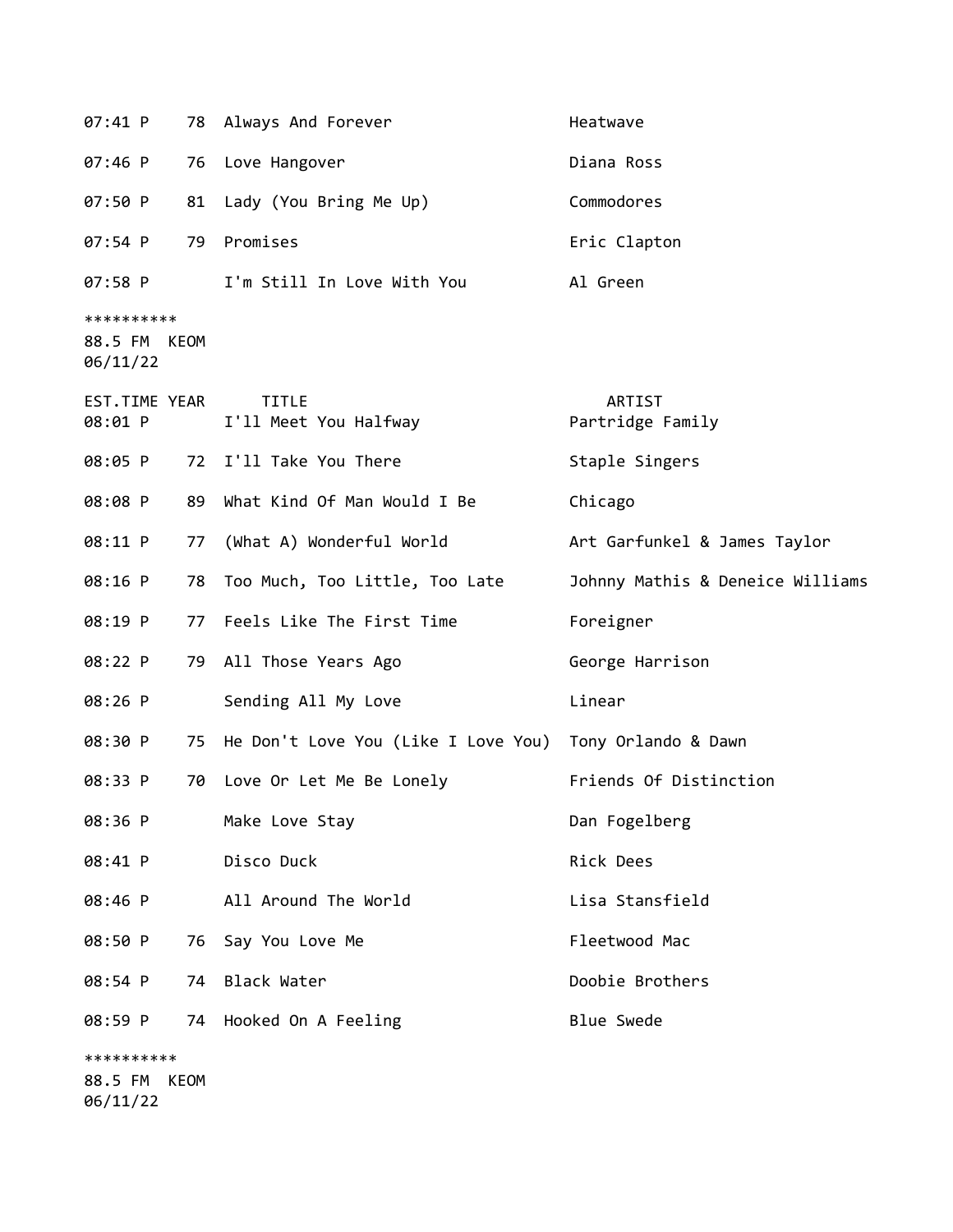| EST.TIME YEAR<br>09:02 P               |    | <b>TITLE</b><br>74 Lady                          | ARTIST<br>Styx                            |
|----------------------------------------|----|--------------------------------------------------|-------------------------------------------|
| 09:05 P                                |    | 79 Sad Eyes                                      | Robert John                               |
| 09:08 P                                |    | 82 Shadows Of The Night                          | Pat Benatar                               |
| 09:14 P                                |    | 97 Together Again                                | Janet Jackson                             |
| 09:18 P                                |    | 72 Clean Up Woman                                | Betty Wright                              |
| 09:21 P                                |    | 80 Don't Ask Me Why                              | Billy Joel                                |
| 09:23 P                                | 79 | I Want Your Love                                 | Chic                                      |
| 09:27 P                                |    | Dreamtime                                        | Daryl Hall                                |
| 09:33 P                                | 72 | Puppy Love                                       | Donny Osmond                              |
| 09:36 P                                |    | Show Me Love                                     | Robyn                                     |
| 09:40 P                                |    | Sledgehammer                                     | Peter Gabriel                             |
| 09:46 P                                |    | You Were Meant For Me                            | Jewel                                     |
| 09:50 P                                |    | 79 Take The Long Way Home                        | Supertramp                                |
| 09:54 P                                |    | 71 Me And Bobby McGee                            | Janis Joplin                              |
| **********<br>88.5 FM KEOM<br>06/11/22 |    |                                                  |                                           |
| EST.TIME YEAR<br>10:00 P               | 79 | <b>TITLE</b><br>No More Tears (Enough Is Enough) | ARTIST<br>Barbra Streisand & Donna Summer |
| 10:04 P                                |    | 70 Mr. Bojangles                                 | Nitty Gritty Dirt Band                    |
| 10:08 P                                | 77 | Don't It Make My Brown Eyes Blue                 | Crystal Gayle                             |
| 10:10 P                                |    | Nobody                                           | Sylvia                                    |
| 10:15 P                                |    | 73 You Are The Sunshine Of My Life               | Stevie Wonder                             |
| $10:18$ P                              | 74 | One Man Woman-One Woman Man                      | Paul Anka [+] Odia Coates                 |
| $10:21$ P                              |    | That Ain't Love                                  | REO Speedwagon                            |
| $10:25$ P                              | 91 | Rhythm Of My Heart                               | Rod Stewart                               |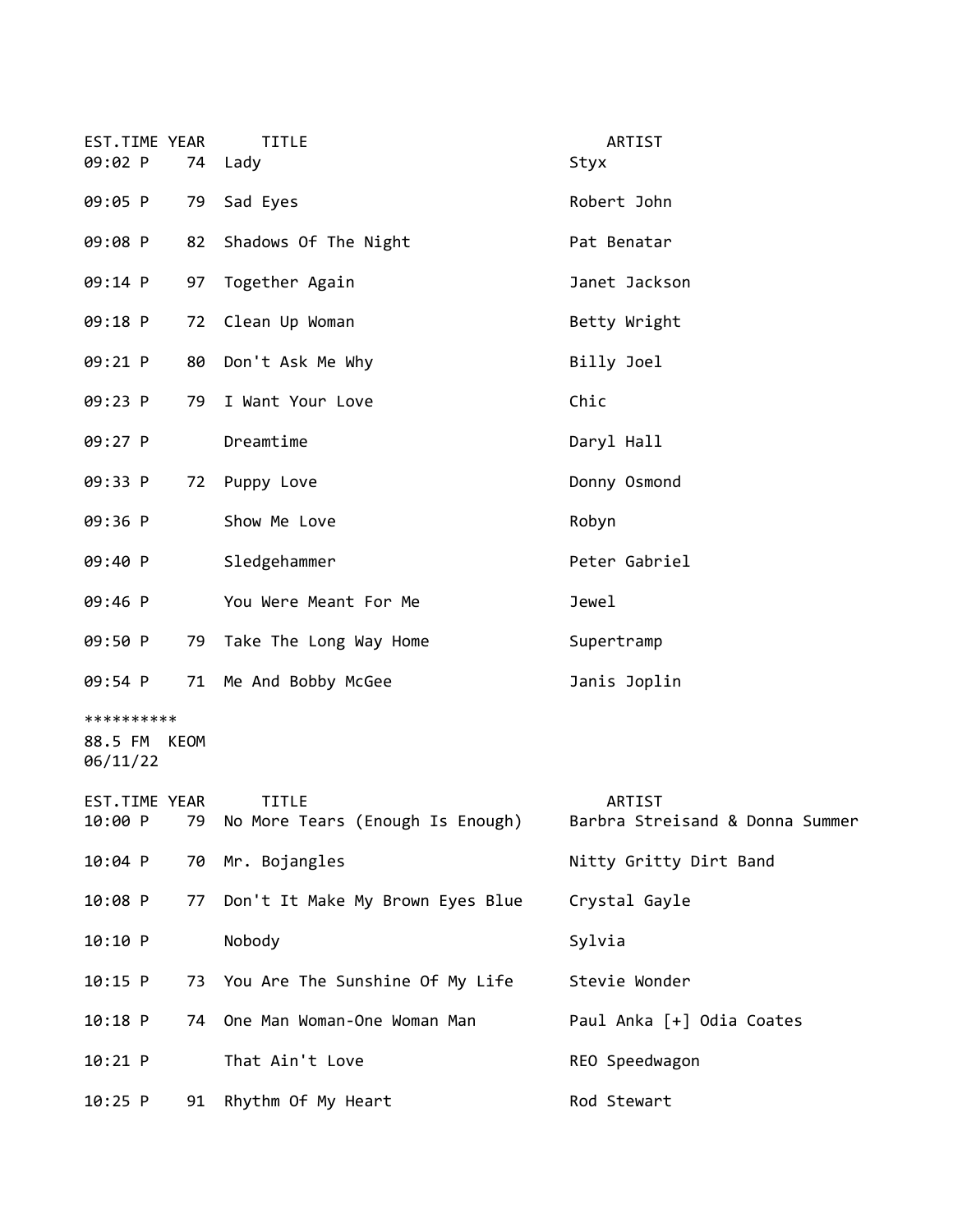| $10:28$ P                              |    | 72 Nights In White Satin                           | Moody Blues              |
|----------------------------------------|----|----------------------------------------------------|--------------------------|
| 10:33 P                                | 73 | Diamond Girl                                       | Seals & Crofts           |
| $10:36$ P                              |    | I Can't Wait                                       | Nu Shooz                 |
| 10:40 P                                |    | 71 Oye Como Va                                     | Santana                  |
| $10:46$ P                              |    | Believe                                            | Elton John               |
| 10:50 P                                |    | 78 Use Ta Be My Girl                               | 0'Jays                   |
| 10:53 P                                | 75 | Please Mr. Please                                  | Olivia Newton-John       |
| 10:56 P                                |    | 76 Lowdown                                         | Boz Scaggs               |
| **********<br>88.5 FM KEOM<br>06/11/22 |    |                                                    |                          |
| EST.TIME YEAR<br>11:01 P               | 76 | <b>TITLE</b><br>Theme From "Mahogany" (Do You Know | ARTIST<br>Diana Ross     |
| $11:04$ P                              | 70 | I Just Can't Help Believing                        | B.J. Thomas              |
| $11:07$ P                              | 72 | I'd Love You To Want Me                            | Lobo                     |
| 11:11 P                                | 88 | Never Tear Us Apart                                | INXS                     |
| $11:16$ P                              | 70 | Turn Back The Hands Of Time                        | Tyrone Davis             |
| 11:18 P                                | 73 | Call Me (Come Back Home)                           | Al Green                 |
| $11:21$ P                              | 85 | Along Comes A Woman                                | Chicago                  |
| $11:25$ P                              | 95 | Run Around                                         | Blues Traveler           |
| $11:29$ P                              | 73 | Neither One Of Us (Wants To Be The                 | Gladys Knight & The Pips |
| 11:33 P                                |    | Steppin' Out (Gonna Boogie Tonight)                | Tony Orlando & Dawn      |
| $11:36$ P                              | 81 | Love On The Rocks                                  | Neil Diamond             |
| 11:40 P                                | 76 | Save It For A Rainy Day                            | Stephen Bishop           |
| 11:43 P                                |    | Say You'll Be There                                | Spice Girls              |
| $11:47$ P                              | 75 | Golden Years                                       | David Bowie              |